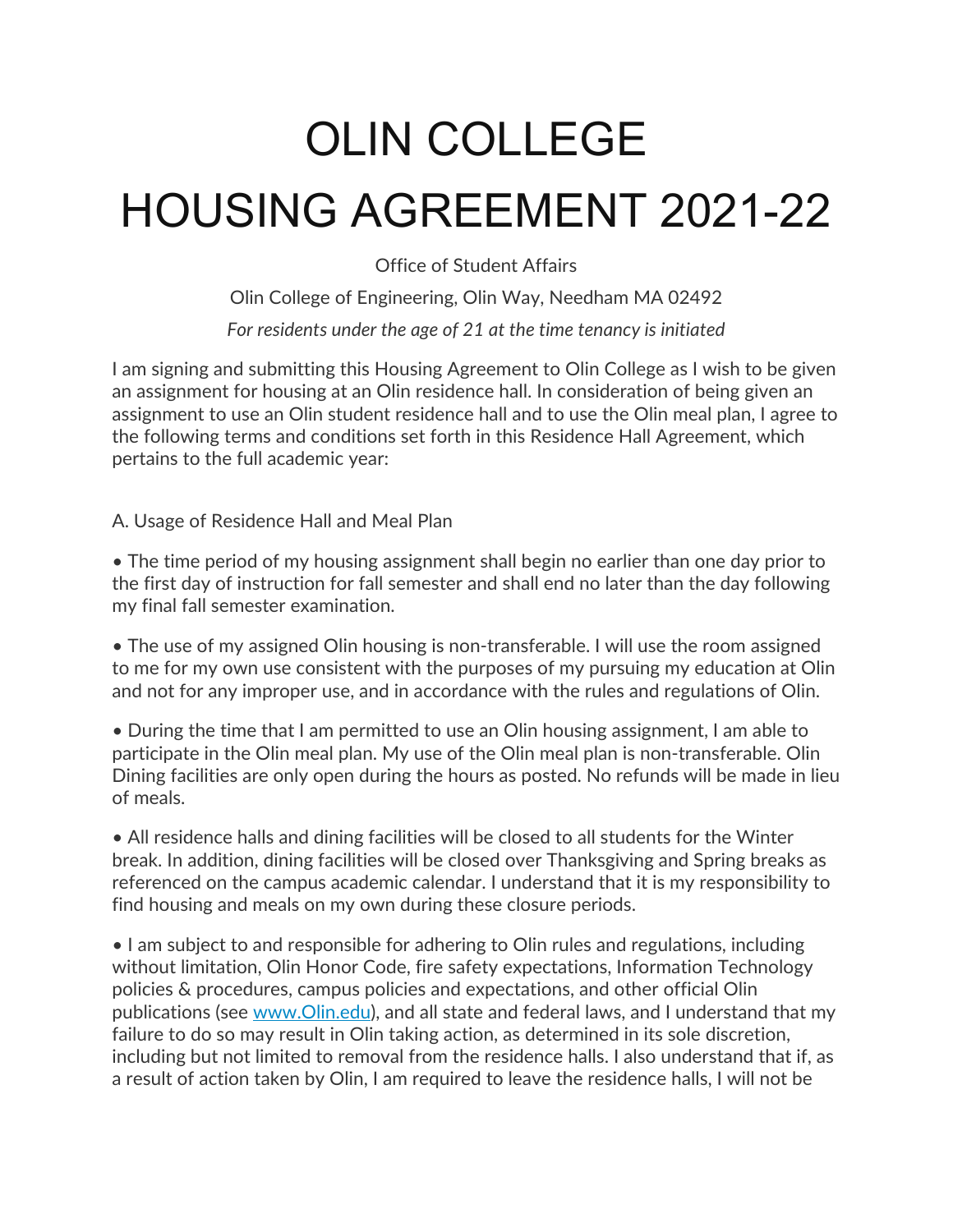eligible for a refund of any portion of the payment I made for use of Olin housing. **I have read and understand this section**

Lessee Initial here **Exercise 20** Parent or Guardian Initial here

• I understand that I am liable for damage to residence hall property resulting from my lack of care and that I am responsible for missing property that is assigned to my room. I understand that I will be held responsible for common area damage of indeterminable cause pursuant to a calculation as determined by the College.

• I understand Olin reserves the right to change my room assignment and to fill any vacant space in the residence halls

• I understand that Olin reserves the right to enter Olin residence halls and individual rooms for verification of occupancy, for performance of housekeeping and maintenance functions, to investigate suspicion of illegal activity or violations of any College rule, regulation, or policy, for health and safety reasons, and in any other situation in which Olin deems entry necessary to protect the welfare of a student, the interests of Olin, or the Olin community.

• I understand that this Housing Agreement, and my use of Olin residence hall, is a license for use of space and my sole right to occupy the assigned space (which may change from time to time) is based upon this license. Nothing in this Housing Agreement shall be construed to create a tenancy or other interest in property. Neither I nor Olin intend to create a tenancy or other interest in property.

#### **I have read and understand this section**

\_\_\_\_\_\_\_ Lessee Initial here the state of the contraction of Guardian Initial here

B. Charges for Residence Hall and Meal Plan and Payment Obligations

• I will pay the charges for housing at an Olin residence hall (which charges include my use of the Olin meal plan) for the fall semester. I will make payment in a timely manner at the time tuition charges are due, and in accordance with the payment schedule set forth by the College.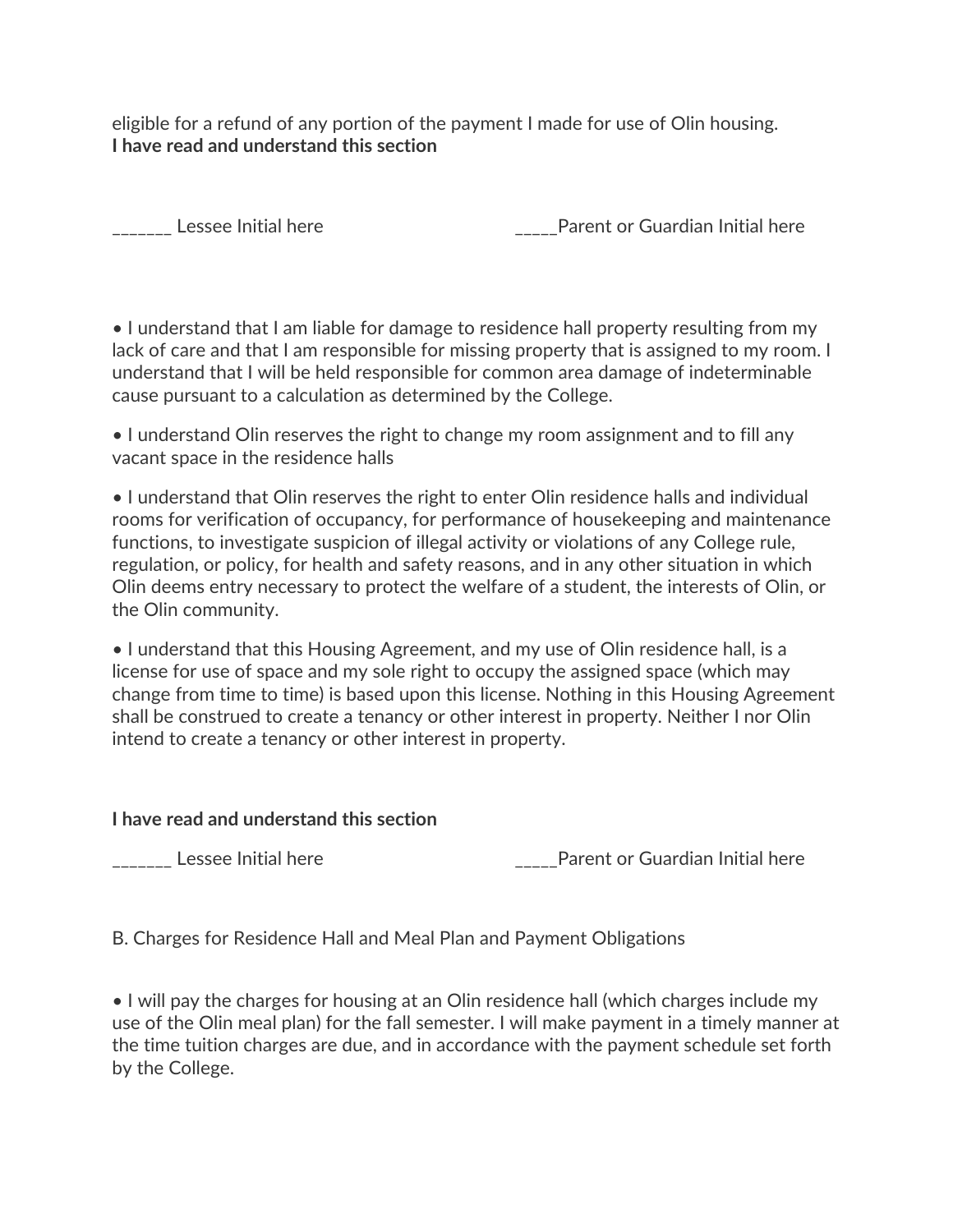• I agree to pay the charge set by the Olin College Board of Trustees for student housing, which for the full 2021-2022 academic year is as follows:

2021-2022 academic year charge for housing (which includes participation in the Olin College meal plan) is \$17,984 per year (i.e., \$8,992 per semester)

#### **I have read and understand this section**

\_\_\_\_\_\_\_ Lessee Initial here the state of the contraction of Guardian Initial here

## C. Related Terms and Conditions

• Olin is not liable for loss of money or valuables, or for loss or damage to my (or others') personal property, or for personal injury sustained or illness incurred in residence or dining halls. (Students are encouraged to seek on their own personal insurance as they deem appropriate.)

• Eligibility to maintain use of an Olin student residence hall and the Olin meal plan is contingent upon full time enrollment at Olin. Students who withdraw or take a leave of absence are expected to vacate Olin housing within two business days or sooner if Olin deems appropriate.

• Eligibility to maintain use of an Olin student residence hall and the Olin meal plan is contingent upon the settlement of the student's tuition, fees, and all residence charges and proper clearance by the Student Accounts office.

• Olin reserves the right to make such rules, and to change them over the course of the academic year, as it deems necessary for the protection of property, safety, health, comfort, and convenience of residents, and these rules are deemed to be a part of this Housing Agreement.

## **I have read and understand this section**

\_\_\_\_\_\_\_ Lessee Initial here \_\_\_\_\_Parent or Guardian Initial here

D. Confirmation of Acceptance of Housing Agreement

I, the undersigned, understand that my submission of this Housing Agreement to Olin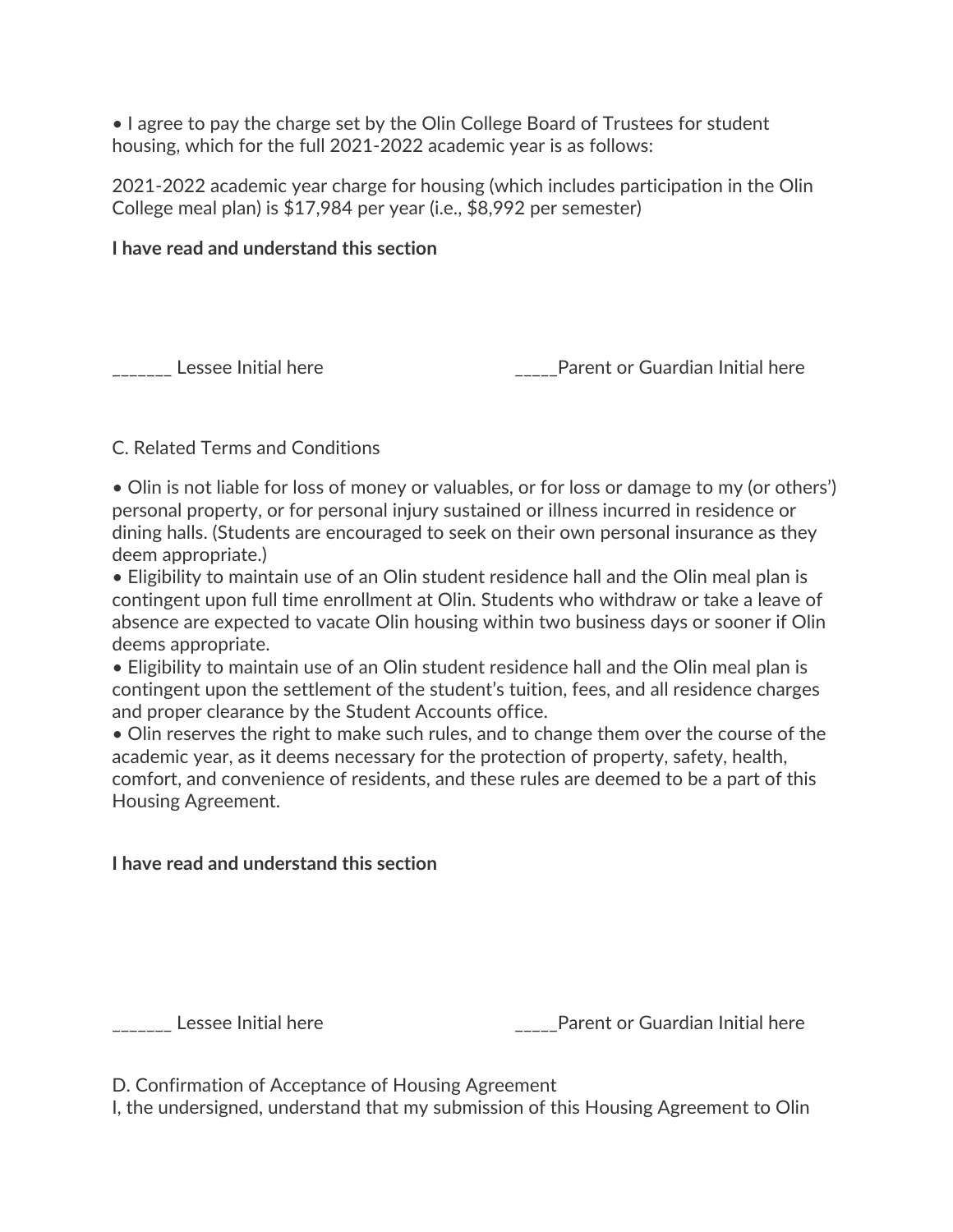and Olin's acceptance of it will obligate me to pay for the Olin residence hall for the period covered by the Housing Agreement and in accordance with its terms.

I, the undersigned confirm that I am the person identified through the verified Olin Login process, and that I am willfully signing on my own behalf.

I, the undersigned, have carefully read this Housing Agreement for Academic Year 2020- 2021 and agree to abide by its terms and conditions, including the rules, regulations and policies of Olin as incorporated herein by reference.

### **I have read and understand this section**

\_\_\_\_\_Lessee Initial here \_\_\_\_\_Parent or Guardian Initial here

Covid-19 Addendum:

I recognize that in the 2021-2022 academic year we are still adjusting to new norms in regards to the Covid-19 Pandemic. If at any point during the academic year there is a need to close campus for the health and safety of the community I will comply with the decisions made by the college and will depart in a timely manner as is communicated to me. At the time of departure I will remove all of my personal possession and I recognize that anything left behind will be donated or disposed of as is appropriate. In the event that the decision is made to close the campus mid-semester, I acknowledge that students will be issued a credit to their student account for room and board charges and that the credit will be pro-rated commensurate with the date of departure and refunds, as applicable, will be processed as soon as administratively feasible. I also recognize that If I elect individually to leave Olin prior to the completion of the semester or am asked to leave campus housing due to a violation of campus policy including those related to the Covid-19 pandemic, that I will not receive a credit or refund for any unused portion of room & board charges.

**I have read and understand this section**